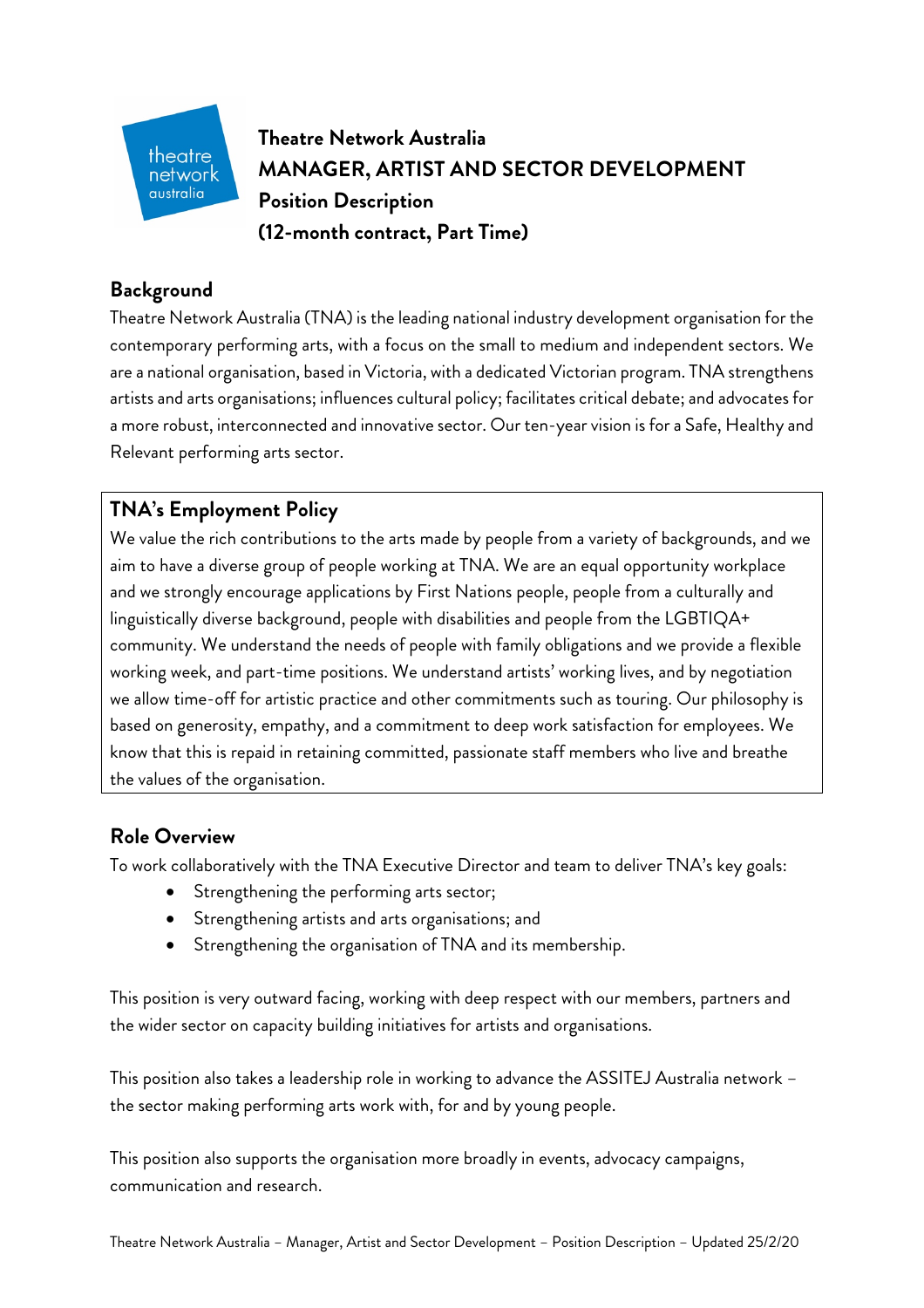In line with TNA's new 2020-2024 Strategic Plan, all TNA roles take an active part in meeting objectives 1-5: First Nations First, Justice and Diversity, Safe Theatres, Access and Inclusion, and Gender Equity. These objectives are about justice, fairness, and addressing inequities for the people in our sector, and all of TNA's work is undertaken with these objectives in mind. For this position, it means ensuring that the artists and organisations we work with and service understand these justice principals, that we document and report on demographic information, and that we design our work to address the gaps.

# **KEY TASKS**

*ASSITEJ Network - Theatre for Young Audiences and Youth Arts sector:*

- Take the lead role in developing and implementing TNA's ASSITEJ activities:
	- support ASSITEJ Australia's representative (Sue Giles) and coordinate the national advisory pool.
	- facilitate gatherings, grow ASSITEJ membership, conduct call-outs for international opportunities (including assessment processes), manage communications (including bulletins), and undertake sector research.

### *Artist Development:*

- Develop and implement initiatives to serve the independent sector:
	- including mentorships, webinars, and information sessions.
	- arranging the monthly Radio spot on Vision Australia's *Behind the Scenes* program
	- welcome new TNA members, particularly independent artists, and ensure they are linked into all of TNA's programs;
	- maintain excellent engagement with TNA members ensuring their access or cultural needs are met, and that their profiles on the TNA online platforms are up-to-date;

### *Sector Development:*

- Work collaboratively with other staff on TNA's advocacy work at a state and federal level
- Develop relevant, high quality professional development opportunities
- Monitor the changes in the Playwriting sector and in collaboration with that sector, develop TNA initiatives that support and add value (within current resources);
- Undertake the biennial Independents Survey *This is How we Do It*
- Pursue organic partnership opportunities that value-add and leverage TNA's work.

#### *Producing and Event Management:*

- Produce various TNA events in collaboration with other staff, including budgeting, programming, communications, registration, evaluation and delegate and partner liaison;
- Facilitate/MC TNA events (e.g. Peer Learning, Indie Working Groups, Workshops) and represent TNA in external settings (e.g. industry seminars, speaking opportunities);
- Some limited interstate and regional travel will be required.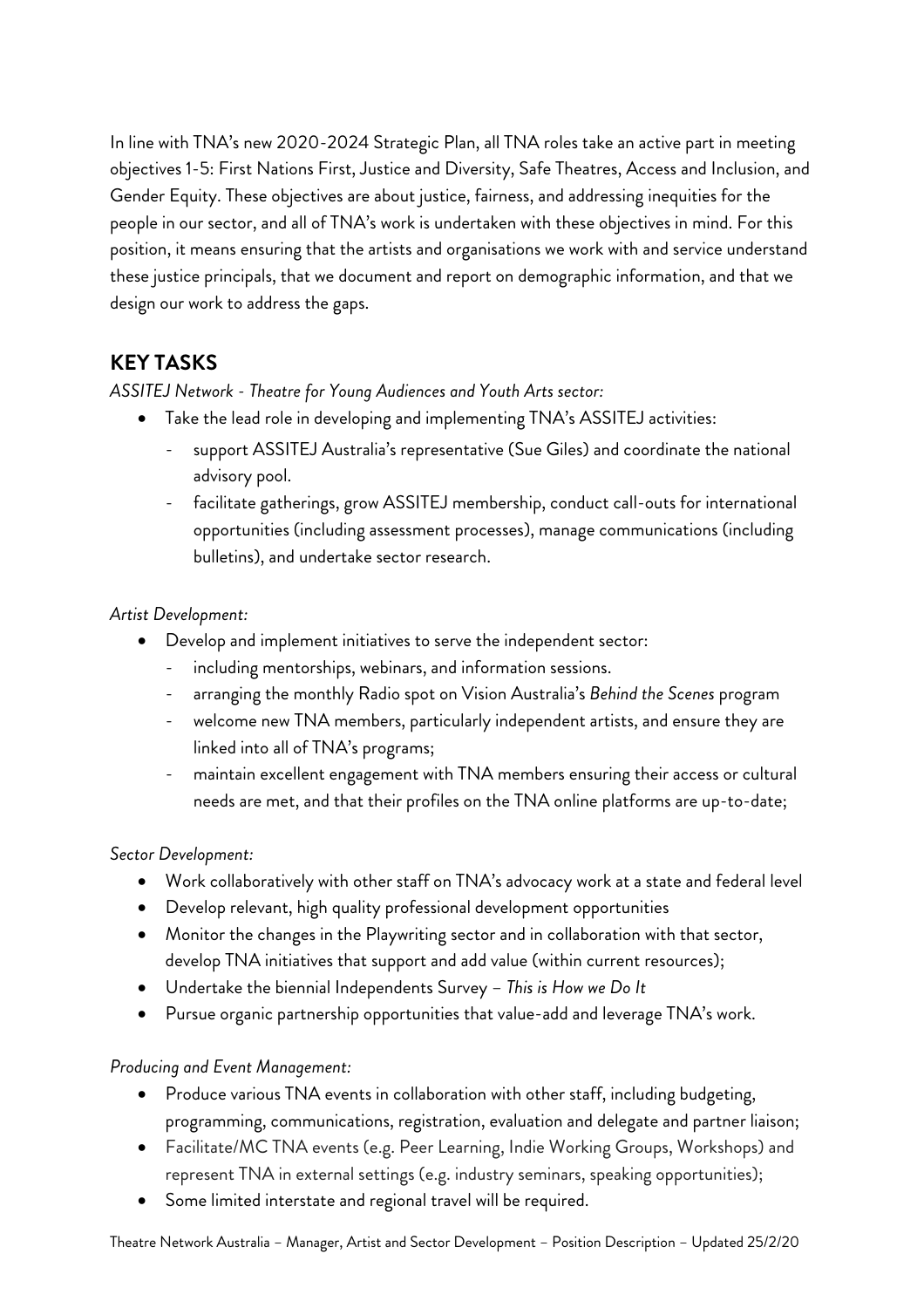*Communications, Marketing and Documentation:*

- Take a lead role in copywriting employing the succinct, informative, and caring communication style of the organisation,
- Use social media, EDMs, TNA e-news and cross-promotion to promote our activities,
- Ensure your program activities are appropriately documented, collated and disseminated
- In collaboration with other staff, maintain online platforms including Highrise, website etc

*Administration and Office Management:*

- Prepare reports for and participate in Board meetings every 2 months,
- Undertake general office management in collaboration with the General Manager.

# **Selection Criteria ESSENTIAL SKILLS AND EXPERIENCE**

- 1. Broad and deep understanding of the Australian Performing Arts sector.
- 2. Excellent writing skills strategy and/or report writing; correspondence; marketing copy; funding applications; policy submissions and papers; media releases,
- 3. Strong interpersonal communication skills experience speaking at events, meetings, occasionally in the media.
- 4. Producing skills such as budgeting, planning, logistics, and marketing.
- 5. Skills in using a wide variety of online platforms and applications including databases, website management, booking sites, mail applications, etc.
- 6. A deep understanding of the need for the performing arts sector to be safe and inclusive for people from under-represented groups such as First Nations people, people of colour, people with disabilities, people from regional areas, and the LGBTIQA+ community.

### **DESIRABLE SKILLS AND EXPERIENCE**

- 7. Experience working in the theatre for/by young people sector and/or the playwriting sector would be valued.
- 8. Curating or programming experience, preferably in the performing arts but more broadly in any art-form would be acceptable.
- 9. An understanding of Theatre Network Australia's role in the sector more information is available on our website, and our ambitious plan for 2020 -2024 is detailed in our new Strategic Plan. https://www.tna.org.au/wp-content/uploads/2019/12/Strategic-Plan-2020- 2024.pdf

## **How to Apply**

If you are interested in applying for the position, we encourage you to contact Simone Schinkel, TNA's General Manager: Email simone @tna.org.au or call 0421 967 349 (Tues, Wed, Fri only).